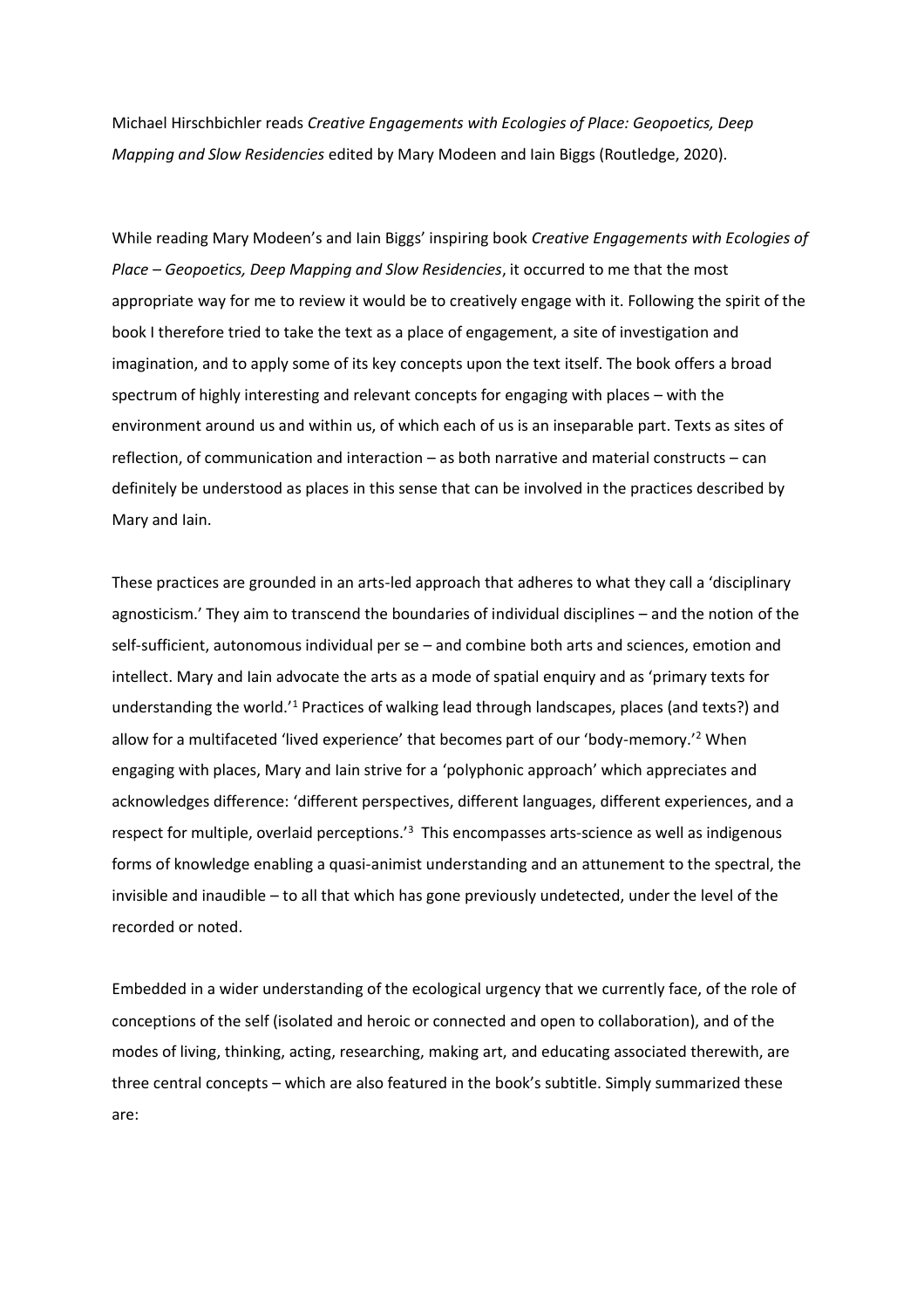1) 'Geopoetics,' as put forth by Mary and Iain, is 'a poetics of understanding' connected to 'the earth in its various forms.'<sup>4</sup> This is a poetics of place composed of a bundle of spatial relations, a sitespecific and situated form of narrating, writing, and rewriting that takes its own situatedness and its relation to the inhabitants of that site into consideration. Geopoetics is closely linked to *ecosophy* – 'the philosophy of sustainable and balanced ecosystems.'<sup>5</sup>

2) 'Deep mapping' – or narrative, fluid or slow mapping – can be summarily described as an openended creative process that extends over a longer period of time and aims to facilitate an intensive interaction between a place and individuals, and groups. By inventing appropriate processes in response to specific sites and striving for multiple perspectives, deep mapping enables us to dive deep into a place, to immerse in its complex reality and thereby gain an equally complex understanding. While Mary and Iain unfold the Euro-American history of the term in great detail, they intentionally resist a clear definition. Instead, they uphold deep mapping as a quintessentially open and barely definable process, as an ideal for an in-depth rational and imaginative, more-thansuperficial and more-than-individualistic creative engagement with place.

3) 'Slow residency' – this third concept is closely linked to the longer temporal *durée* of deep mapping. This takes up the notion of the art residency and – acknowledging the length of time spent in a specific place that it usually implies – asks how much time an engagement with a place actually needs? With its focus on slowness the term also states that quickly passing by is not enough in most cases.

As an alternative to a conclusion, Mary and Iain formulate a different understanding of the practice of 'fieldwork.' Being out there in the field demands an intensive interaction – both cognitively and bodily – with an environment that is made up of the same atoms as our bodies. When they say 'we *are* the fieldwork,' Mary and Iain mean an interaction 'with our sister atoms, our sibling energies, our familial beings.'<sup>6</sup> Besides all the methods and techniques that are employed, fieldwork is also always an intensive social experience that creates a *communitas* (in the sense of Victor Turner), ideally forming 'communities of transverse action' – a concept that transversally runs across the book on several levels.

Inspired by these thoughts – and keeping my task as a reviewer in mind – I decided to, first of all, slowly reside with Mary's and Iain's book, to keep it close to me while reading in it over the course of several months. I put it on my bedside book stack (the one mentioned in my biography as a